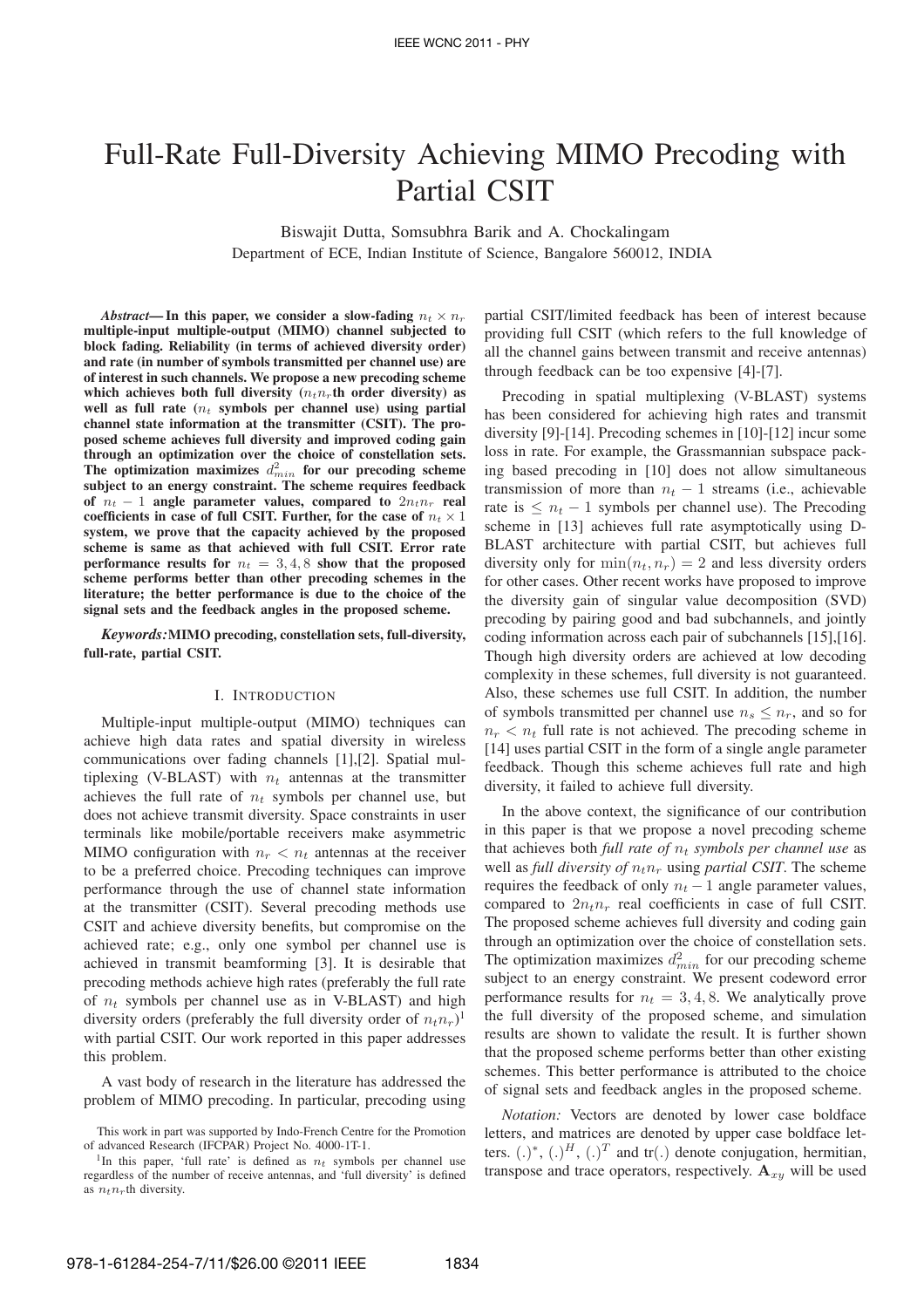to denote the  $(x, y)$ th entry of matrix **A**.

The rest of the paper is organized as follows. The system model is presented in Section II. The proposed precoding scheme is presented in Section III. Capacity of the proposed scheme for  $n_t \times 1$  system is presented in Section IV. Simulation results are presented in Section V. Conclusions are given in Section VI.

## II. SYSTEM MODEL

Consider a precoded V-BLAST system with  $n_t$  antennas at the transmitter and  $n_r$  antennas at the receiver. Let **H** ∈  $\mathbb{C}^{n_r \times n_t}$  denote the channel gain matrix, whose entries  $h_{pq}$  are distributed i.i.d  $\mathcal{CN}(0, 1), \forall p = 1, \cdots, n_r, \forall q = 1, \cdots, n_t.$ Let **F** denote the precoder matrix of size  $n_t \times n_t$ , which is known to both the transmitter and receiver. For a given channel matrix **H**, the receiver computes  $n_t - 1$  number of real feedback parameters and sends them to the transmitter. Given the feedback parameters, the transmitter forms the precoding matrix **F**. Let **x** denote the  $n_t \times 1$  complex data symbol vector of the form

$$
\mathbf{x} = \begin{bmatrix} x_1 & x_2 & \cdots & x_{n_t} \end{bmatrix}^T, \tag{1}
$$

where  $x_i$  is transmitted by the *i*th antenna.  $x_i$ 's will take values from a suitable complex constellation, the choice of which will be discussed later. The received signal vector,  $y \in \mathbb{C}^{n_r \times 1}$ , at the receiver, is given by

$$
y = HFx + n,
$$
 (2)

where  $\mathbf{n} \in \mathbb{C}^{n_r \times 1}$  is the noise vector with its entries distributed as i.i.d.  $\mathcal{CN}(0, \sigma^2)$ .

#### III. PROPOSED PRECODING SCHEME

Consider the precoded V-BLAST system described in Section II. Let

$$
\mathbf{F} = [\mathbf{a} \ \mathbf{a} \ \cdots \ \mathbf{a}], \tag{3}
$$

where the column vector  $\mathbf{a} = [a_1 \cdots a_{n_t}]^T \in \mathbb{C}^{n_t \times 1}$ and  $|a_i| = 1, \forall i = 1, \cdots, n_t$ . At high SNRs, symbol error probability  $P_e$  decays as SNR<sup> $-n_t n_r$ </sup>, provided the received distance squared between each pair of codewords  $\mathbf{x}_k, \mathbf{x}_l$  $(k \neq l)$ , denoted by  $d_{k,l}^2$ , is a Chi-square  $\chi^2_{2n_t n_r}$  distributed variable with  $2n_t n_r$  degrees of freedom [14]. In general,

$$
d_{k,l}^2 = \|\mathbf{H} \mathbf{F} \Delta \mathbf{x}\|^2, \tag{4}
$$

where  $\Delta x = x_k - x_l$ ,  $k \neq l$ . Now, (4) can be written as

$$
d_{k,l}^2 = tr(\mathbf{H} \mathbf{F} \Delta \mathbf{x} \Delta \mathbf{x}^H \mathbf{F}^H \mathbf{H}^H)
$$
  
= tr( $\mathbf{F}^H \mathbf{H}^H \mathbf{H} \mathbf{F} \Delta \mathbf{x} \Delta \mathbf{x}^H$ ). (5)

It can be shown that the  $(p, q)$ th element of  $H^H H F$  is given by

$$
(\mathbf{H}^H \mathbf{H} \mathbf{F})_{pq} = \sum_{m=1}^{n_t} a_m \Big( \sum_{o=1}^{n_r} h_{op}^* h_{om} \Big). \tag{6}
$$

It may be noted that all the elements of the *th row of the* matrix  $H^H H$ **F** are identical.

$$
\Rightarrow (\mathbf{F}^{H} \mathbf{H}^{H} \mathbf{H} \mathbf{F})_{pq} = \sum_{n=1}^{n_t} a_n^* \Big( \sum_{m=1}^{n_t} a_m \Big( \sum_{o=1}^{n_r} h_{on}^* h_{om} \Big) \Big) \n= \sum_{n=m=1}^{n_t} |a_n|^2 \Big( \sum_{o=1}^{n_r} |h_{on}|^2 \Big) \n+ \sum_{n \neq m}^{n_t} a_n^* a_m \Big( \sum_{o=1}^{n_r} h_{on}^* h_{om} \Big). (7)
$$

Moreover, it is clear that all the entries of the matrix  $F<sup>H</sup>H<sup>H</sup>$  **HF** are identical. So it amounts to saying that

$$
\mathbf{F}^{H} \mathbf{H}^{H} \mathbf{H} \mathbf{F} = \left( \sum_{n=m=1}^{n_t} |a_n|^2 \left( \sum_{o=1}^{n_r} |h_{on}|^2 \right) + 2 \mathcal{R} \left( \sum_{m,n,n>m}^{n_t} a_n^* a_m \sum_{o=1}^{n_r} h_{on}^* h_{om} \right) \right) \mathbf{B},
$$
(8)

where  $\mathbf{B}_{pq} = 1$ . In order to ensure that  $d_{k,l}^2$  is distributed as a Chi-square  $\chi^2_{2n_t n_r}$  variable, we require that in (8),

$$
\mathcal{R}\Big(\sum_{m,n,n>m}^{n_t} a_n^* a_m \Big(\sum_{o=1}^{n_r} h_{on}^* h_{om}\Big)\Big) = 0. \qquad (9)
$$

Let  $a_i = |a_i|e^{j\theta_i}$ ,  $\sum_{o=1}^{n_r} h_{on}^* h_{om} = |\sum_{o=1}^{n_r} h_{on}^* h_{om}|e^{j\alpha_n m}$ ,<br>where  $j = \sqrt{-1}$ . Then, with  $|a_i| = 1$ ,  $\forall i = 1, \cdots, n_t$ , (9) becomes

$$
\sum_{m,n,n>m}^{n_t} \left| \sum_{o=1}^{n_r} h_{on}^* h_{om} \right| \cos(\theta_m - \theta_n + \alpha_{nm}) = 0. \quad (10)
$$

For a given realization of **H**, the receiver needs to compute  $\theta_m$ 's to satisfy (10). Again, (10) can be rewritten as

$$
\sum_{n=2}^{n_t} \sum_{m=1}^{n-1} \left| \sum_{o=1}^{n_r} h_{on}^* h_{om} \right| \cos(\theta_m - \theta_n + \alpha_{nm}) = 0. \tag{11}
$$

Let the inner summation of  $(11)$  with index m be equal to 0 for each *n*. For  $n = 2$ ,

$$
\cos(\theta_1 - \theta_2 + \alpha_{21}) = 0. \tag{12}
$$

Let  $\theta_1 = 0$ . Hence,  $\theta_2 = \alpha_{21} - \pi/2$ . Next, for any  $n > 2$ ,

$$
\sum_{m=1}^{n-1} \left| \sum_{o=1}^{n_r} h_{on}^* h_{om} \right| \cos(\theta_m - \theta_n + \alpha_{nm}) = 0 \quad (13)
$$

$$
\Rightarrow \sum_{m=1}^{n-1} \left| \sum_{o=1}^{n_r} h_{on}^* h_{om} \right| (\cos(\theta_m + \alpha_{nm}) \cos \theta_n + \sin(\theta_m + \alpha_{nm}) \sin \theta_n) = 0.
$$

$$
\therefore \theta_n = \tan^{-1} \left( \frac{-\sum_{m=1}^{n-1} |\sum_{o=1}^{n_r} h_{on}^* h_{om}|(\cos(\theta_m + \alpha_{nm}))}{\sum_{m=1}^{n-1} |\sum_{o=1}^{n_r} h_{on}^* h_{om}| \sin(\theta_m + \alpha_{nm})} \right). (14)
$$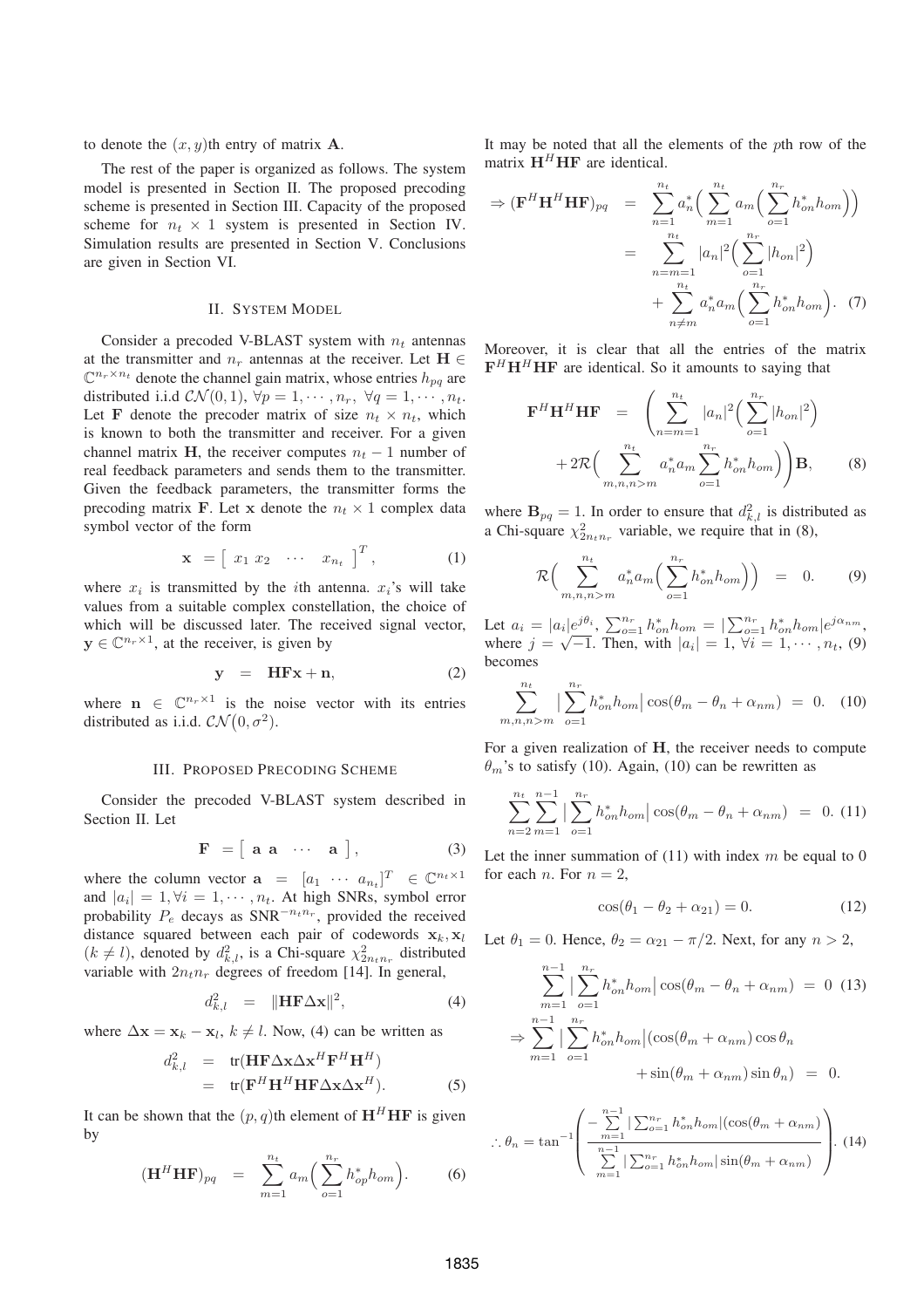Using (14),  $\theta_n$  can be recursively calculated, given the values of  $\theta_1$  to  $\theta_{n-1}$ . From (5),(8),(9) and (14), after simplification, we have

$$
d_{k,l}^2 = \left(\sum_{n=1}^{n_t} \sum_{o=1}^{n_r} |h_{on}|^2\right) \left|\sum_{i=1}^{n_t} \Delta x_i\right|^2, \tag{15}
$$

where

$$
\Delta \mathbf{x} = \left[ \begin{array}{cccc} \Delta x_1 & \Delta x_2 & \cdots & \Delta x_{n_t} \end{array} \right]^T. \tag{16}
$$

## *A. Choice Of Constellation Sets*

From (15), it is clear that full diversity is guaranteed if, for each codeword pair  $\mathbf{x}_k, \mathbf{x}_l, k \neq l$  in the codebook,

$$
\sum_{i=1}^{n_t} \Delta x_i \neq 0. \tag{17}
$$

Let  $x_i$ ,  $\forall i = 1, \dots, n_t$ , take values from some set  $C_i \subseteq$  $a_i\mathbb{Z}[j] = \{a_i z : z \in \mathbb{Z}[j]\},\$  where  $\mathbb{Z}[j] = u + jv, u$  and v are integers, i.e., regular QAM constellations scaled by  $a_i$ . Clearly then,  $\Delta x_i$  belongs to some other set  $D_i \subseteq a_i \mathbb{Z}[j]$  for each *i*. It may be noted that  $-\Delta x_i \in D_i$ . Now, let  $a_1 = 1$ and choose  $a_2$  such that

$$
D_1 \cap D_2 = \{0\}.\tag{18}
$$

Again, define  $D_1 + D_2 \stackrel{\triangle}{=} {\{\Delta x_1 + \Delta x_2 \text{ s.t } \forall \Delta x_1 \in \Delta x_2\}}$  $D_1, \Delta x_2 \in D_2$ . Next, choose  $a_3$  such that

$$
D_3 \cap (D_1 + D_2) = \{0\}.\tag{19}
$$

Proceeding in this way,  $a_i$  is chosen such that

$$
D_i \cap (D_1 + \dots + D_{i-1}) = \{0\}.
$$
 (20)

This implies that for such choice of  $a_i$ 's and  $\Delta x_i \in D_i$ , (17) is satisfied.

A trivial choice of  $a_i$ 's could be  $\sqrt{p_i}$ , where  $p_i$ 's are distinct prime numbers in ℤ. This shows that the solution set of  $a_i$ 's satisfying (20) is non-empty. For these values of  $a_i$ 's, (17) holds true for all codeword pairs in the codebook ensuring full diversity. Since the number of elements of  $C_i$  is finite, the cardinality of  $D_i$  is also finite. This enables us to exhaustively enumerate all the elements of  $D_i$  as functions of  $a_i$ . Next, we have to choose  $a_i$ 's  $\in \mathbb{C}$  such that (20) is satisfied  $\forall i = 1, \dots, n_t$ . Thus, there exist scaled QAM constellations for which the proposed precoding scheme guarantees full diversity. A parallel argument can be made for PSK constellation to ensure full diversity.

Now, the  $d_{min}^2$  parameter of a codebook determines its coding gain as given by the error probability expression at high SNR. Furthermore,  $d_{min}^2$  is maximized if  $min(\sum_{i=1}^{n_t} \Delta x_i)$  is maximized in (15). Hence, after scaling the constellation sets  $C_i$ 's by appropriate  $a_i$ 's, we propose to rotate/scale each  $C_i$  by angles ( $\phi_i$ 's) and scaling real numbers  $(b_i)$ , ensuring that the average constellation power never exceeds the total transmit power constraint and also the condition (20) holds true  $\forall i = 1, \cdots, n_t$ . The corresponding

 $min(\sum_{i=1}^{n_t} \Delta x_i)$  is computed over all  $C_i$ 's. The optimum rotation angle ( $\phi_{i,opt}$ ) and scaling real number ( $b_{i,opt}$ ) for each  $C_i$  are chosen by computer search for which  $\min(\sum_{i=1}^{n_t} \Delta x_i)$ is maximum. This fixes the choice of constellation sets  $C_i$ 's that guarantee full transmit diversity as well maximizes  $d_{min}^2$ subject to transmit power constraint.

#### *B. A Simplified Approach to Choose Constellation Sets*

The treatment described in the previous subsection (Section III-A) is feasible for constellations of small cardinality. The computational complexity involved in choosing largesized constellation sets makes the choice cumbersome. In this subsection, we illustrate a suboptimal mechanism to choose large constellations. Our choice of **F** in (3) ensures that the effective transmitted vector **Fx** becomes

$$
\left(\sum_{i=1}^{n_t} x_i\right) \left[\begin{array}{cccc} a_1 & a_2 & \cdots & a_{n_t} \end{array}\right]^T.
$$
 (21)

It then implies that each of the  $n_t$  antennas effectively transmits the symbol  $\sum_{i=1}^{n_t} x_i$ . Now, for a given energy constraint, it is known that square QAM constellations (i.e.,  $4^f$  sized constellation sets, where  $f$  is a positive integer) achieve better  $d_{min}^2$  over PAM and PSK constellations. Hence, we propose to choose constellation sets for each  $x_i$  in such a way that  $\sum_{i=1}^{n_t} x_i$  takes values from QAM constellation. Such a choice guarantees full diversity since for each codeword **x** transmitted the corresponding effective symbol  $\sum_{i=1}^{n_t} x_i$ maps to a unique point in some QAM constellation satisfying condition (17).

### *C. Constellation Sets Obtained for*  $n_t = 3, 4, 8$

Based on the treatment described in the above subsections (Sections III-A, III-B), we carried out a computer search to obtain full diversity achieving constellation sets for various  $n_t$ . The obtained constellation sets for  $n_t = 3, 4, 8$  are given in Table-I.

### IV. CAPACITY ACHIEVED BY THE PROPOSED SCHEME

In this section, we analyze the capacity of the proposed precoding scheme for the special case of  $n_t \times 1$  system, and compare it with corresponding capacity in the full CSIT scenario. The capacity of a  $n_t \times n_r$  MIMO channel [2] is

$$
\log_2 \det \left( \mathbf{I}_{n_r \times n_r} + \frac{1}{\sigma^2} \mathbf{HKH}^H \right), \tag{22}
$$

where **I** is the identity matrix and **K** denotes the  $n_t \times n_t$ optimal capacity achieving input covariance matrix. With full CSIT and  $n_r = 1$ , the optimal strategy is to transmit only along the single eigen mode  $\lambda$  of the channel **H**. Now, for a  $n_t \times 1$  channel **H**,  $|\lambda|^2 = ||\mathbf{H}||_F^2$ . Hence, given the transmit power constraint  $P$ , the full CSIT capacity with water-filling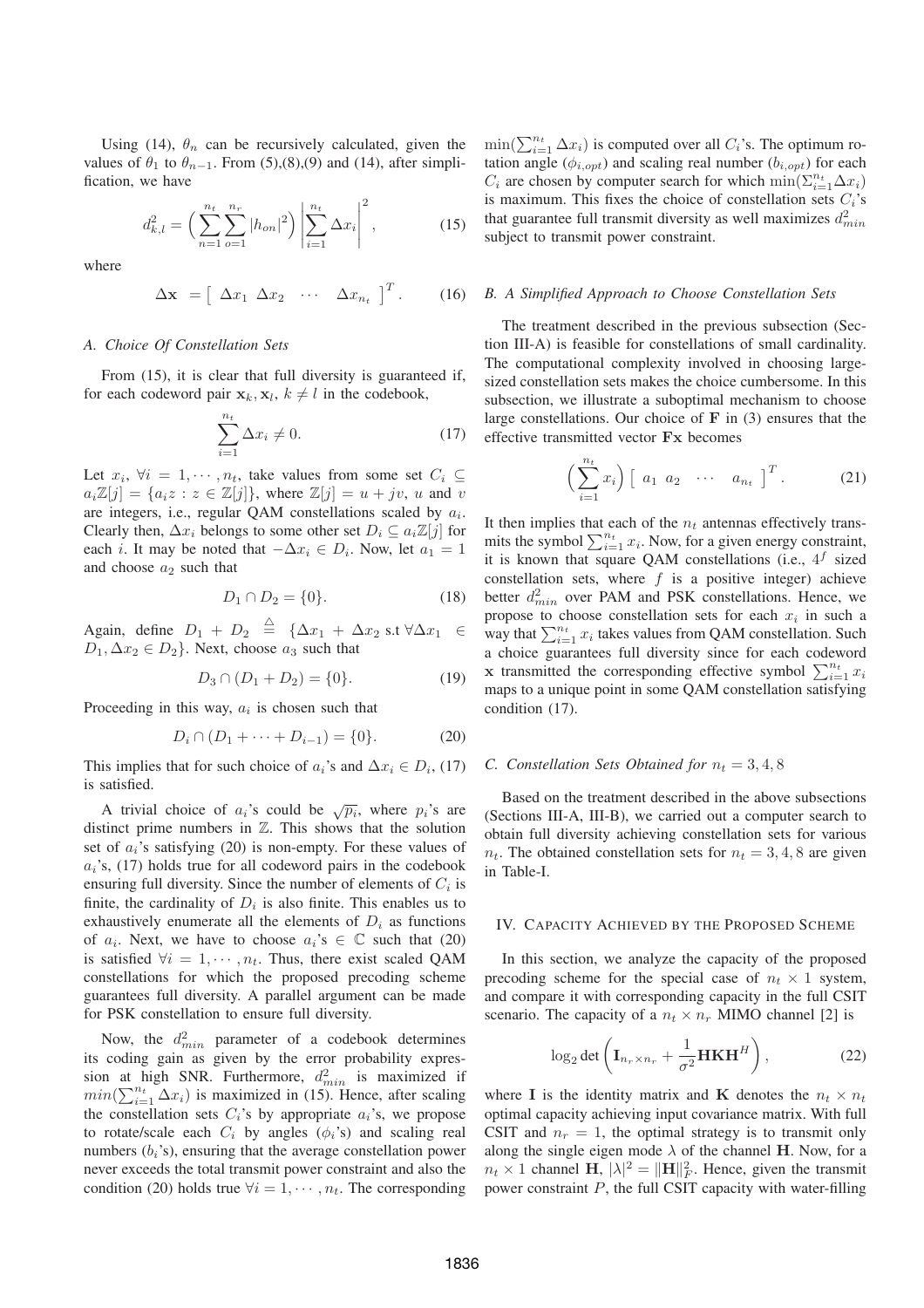| $n_{t}$        | Modulation                                  | Modulation                                                                                  |
|----------------|---------------------------------------------|---------------------------------------------------------------------------------------------|
|                | (1 bit/symbol)                              | (2 bits/symbol)                                                                             |
| 3              | $x_1 \in {\pm 1}$                           | $x_1 \in \{\pm \sqrt{2}e^{j\frac{\pi}{4}}, \pm \sqrt{2}e^{j3\frac{\pi}{4}}\}\$              |
|                | $x_2 \in \{\pm j\}$                         | $x_2 \in \{\pm 0.5\sqrt{2}e^{j\frac{\pi}{4}}, \pm 0.5\sqrt{2}e^{j3\frac{\pi}{4}}\}$         |
|                | $x_3 \in \{\pm 0.675 e^{j\frac{\pi}{4}}\}\$ | $x_3 \in \{\pm 0.25\sqrt{2}e^{j\frac{\pi}{4}}, \pm 0.25\sqrt{2}e^{j3\frac{\pi}{4}}\}$       |
| $\overline{4}$ | $x_1 \in {\{\pm 1\}}$                       | $x_1 \in \{\pm\sqrt{2}e^{j\frac{\pi}{4}}, \pm\sqrt{2}e^{j3\frac{\pi}{4}}\}$                 |
|                | $x_2 \in \{\pm j\}$                         | $x_2 \in \{\pm 0.5\sqrt{2}e^{j\frac{\pi}{4}}, \pm 0.5\sqrt{2}e^{j3\frac{\pi}{4}}\}$         |
|                | $x_3 \in {\pm 0.5}$                         | $x_3 \in \{\pm 0.25\sqrt{2}e^{j\frac{\pi}{4}}, \pm 0.25\sqrt{2}e^{j3\frac{\pi}{4}}\}$       |
|                | $x_4 \in \{\pm 0.5j\}$                      | $x_4 \in \{\pm 0.125\sqrt{2}e^{j\frac{\pi}{4}}, \pm 0.125\sqrt{2}e^{j3\frac{\pi}{4}}\}$     |
| 8              | $x_1 \in \{\pm 1\}$                         | $x_1 \in \{\pm \sqrt{2}e^{j\frac{\pi}{4}}, \pm \sqrt{2}e^{j3\frac{\pi}{4}}\}\$              |
|                | $x_2 \in \{\pm j\}$                         | $x_2 \in \{\pm 0.5\sqrt{2}e^{j\frac{\pi}{4}}, \pm 0.5\sqrt{2}e^{j3\frac{\pi}{4}}\}\$        |
|                | $x_3 \in {\pm 0.5}$                         | $x_3 \in \{\pm 0.25\sqrt{2}e^{j\frac{\pi}{4}}, \pm 0.25\sqrt{2}e^{j3\frac{\pi}{4}}\}$       |
|                | $x_4 \in \{\pm 0.5j\}$                      | $x_4 \in {\pm 0.125 \sqrt{2}e^{j\frac{\pi}{4}}}$ , $\pm 0.125 \sqrt{2}e^{j3\frac{\pi}{4}}$  |
|                | $x_5 \in \{\pm 0.25\}$                      | $x_5 \in \{\pm .0625\sqrt{2}e^{j\frac{\pi}{4}}, \pm .0625\sqrt{2}e^{j3\frac{\pi}{4}}\}$     |
|                | $x_6 \in \{\pm 0.25j\}$                     | $x_6 \in \{\pm .03125\sqrt{2}e^{j\frac{\pi}{4}}, \pm .03125\sqrt{2}e^{j3\frac{\pi}{4}}\}$   |
|                | $x_7 \in \{\pm 0.125\}$                     | $x_7 \in \{\pm.015625\sqrt{2}e^{j\frac{\pi}{4}}, \pm.015625\sqrt{2}e^{j3\frac{\pi}{4}}\}$   |
|                | $x_8 \in \{\pm 0.125j\}$                    | $x_8 \in \{\pm.0078125\sqrt{2}e^{j\frac{\pi}{4}}, \pm.0078125\sqrt{2}e^{j3\frac{\pi}{4}}\}$ |

TABLE I FULL DIVERSITY ACHIEVING CONSTELLATION SETS FOR  $n_t = 3, 4, 8$  OBTAINED BY COMPUTER SEARCH.

is given by

$$
C_{CSIT} = \log_2\left(1 + \frac{|\lambda|^2 P}{\sigma^2}\right) = \det\begin{pmatrix} 1 & 0 & \cdots & 0 \\ 0 & 1 & \cdots & 0 \\ \vdots & & & \\ \frac{1}{\sigma^2} P_1 ||\mathbf{H}||_F^2 & \frac{1}{\sigma^2} P_2 ||\mathbf{H}||_F^2 & \cdots & \frac{1}{\sigma^2} \Sigma_{i=1}^{n_i} P_i ||\mathbf{H}||^2 \end{pmatrix}
$$

For the proposed precoding scheme, let us consider a covariance matrix of the transmitted vector **x** of the form

$$
\mathbf{K} = \left( \begin{array}{cccc} P_1 & 0 & \cdots & 0 \\ 0 & P_2 & \cdots & 0 \\ \vdots & & & \\ 0 & 0 & \cdots & P_{n_t} \end{array} \right),
$$

where  $P_i$  is the power allocated in transmitting  $x_i$ . According to (2), the effective channel matrix can taken as **HF**. Now, by Sylvester's determinant theorem

$$
\det \left( \mathbf{I}_{1\times 1} + \frac{1}{\sigma^2} \mathbf{H} \mathbf{F} \mathbf{K} \mathbf{F}^H \mathbf{H}^H \right) \n= \det \left( \mathbf{I}_{n_t \times n_t} + \frac{1}{\sigma^2} \mathbf{F}^H \mathbf{H}^H \mathbf{H} \mathbf{F} \mathbf{K} \right).
$$
\n(24)

Using  $(8)$  and  $(9)$ ,  $(24)$  becomes

$$
\det \begin{pmatrix} \frac{1}{\sigma^2} P_1 \|\mathbf{H}\|_F^2 + 1 & \frac{1}{\sigma^2} P_2 \|\mathbf{H}\|_F^2 & \cdots & \frac{1}{\sigma^2} P_{n_t} \|\mathbf{H}\|_F^2 \\ \frac{1}{\sigma^2} P_1 \|\mathbf{H}\|_F^2 & \frac{1}{\sigma^2} P_2 \|\mathbf{H}\|_F^2 + 1 & \cdots & \frac{1}{\sigma^2} P_{n_t} \|\mathbf{H}\|_F^2 \\ \vdots & \vdots & \vdots & \vdots \\ \frac{1}{\sigma^2} P_1 \|\mathbf{H}\|_F^2 & \frac{1}{\sigma^2} P_2 \|\mathbf{H}\|_F^2 & \cdots & \frac{1}{\sigma^2} P_{n_t} \|\mathbf{H}\|_F^2 + 1 \end{pmatrix}.
$$

Using elementary row and column operations for determinant, the above form can be simplified to

$$
\det \left(\begin{array}{cccc} 1 & 0 & \cdots & -1 \\ 0 & 1 & \cdots & -1 \\ \vdots & & & \\ \frac{1}{\sigma^2} P_1 \| \mathbf{H} \|_F^2 & \frac{1}{\sigma^2} P_2 \| \mathbf{H} \|_F^2 & \cdots & \frac{1}{\sigma^2} P_{n_t} \| \mathbf{H} \|_F^2 + 1 \end{array}\right)
$$

$$
= \det \begin{pmatrix} 1 & 0 & \cdots & 0 \\ 0 & 1 & \cdots & 0 \\ \vdots & \ddots & \vdots \\ \frac{1}{\sigma^2} P_1 \|\mathbf{H}\|_F^2 & \frac{1}{\sigma^2} P_2 \|\mathbf{H}\|_F^2 & \cdots & \frac{1}{\sigma^2} \Sigma_{i=1}^{n_t} P_i \|\mathbf{H}\|_F^2 + 1 \end{pmatrix}
$$

$$
= 1 + \frac{\|\mathbf{H}\|_{F}^{2} P}{\sigma^{2}}.
$$
 (26)

So the capacity achieved by the proposed scheme in a MISO setting is

$$
C_{Proposed} = \log_2\left(1 + \frac{\|\mathbf{H}\|_F^2 P}{\sigma^2}\right),\qquad(27)
$$

which is equal to  $C_{CSIT}$  in (23) that is achieved with full CSIT and water-filling.

# V. RESULTS AND DISCUSSIONS

We evaluated the codeword error rate (CER) performance of the proposed precoding scheme for the cases of  $3 \times 1$ ,  $4 \times 1$  and  $8 \times 1$  full-rate MIMO systems as a function of the average received SNR through simulations. ML decoding is used. The results obtained are shown in Figs. 1, 2, and 3, respectively. Plots of two performance measures, namely,  $i$ ) CER and *ii*) pdf of the normalized  $d_{min}^2$ , are shown in two separate sub-figures in each of Figs. 1, 2, 3. For comparison purposes, we have plotted the CER performance and  $d_{min}^2$ pdf of the full-rate precoding scheme in [14]. In Fig. 1, CER plots for the rates of 3 and 6 bits/channel use are shown. For 3 bits/cu, the constellation points used in the simulation for the proposed scheme are as given in the entries of  $n_t = 3$  and 1 bit/symbol modulation in Table-I. Likewise, for 6 bits/cu, the constellation points used are from the  $n_t = 3$  and 2 bits/symbol modulation in Table-I. Appropriate constellations from Table-I are used for the plots of different rates shown in Figs. 2 and 3. Since constellation optimization is not done in the precoding scheme in [14], we have used regular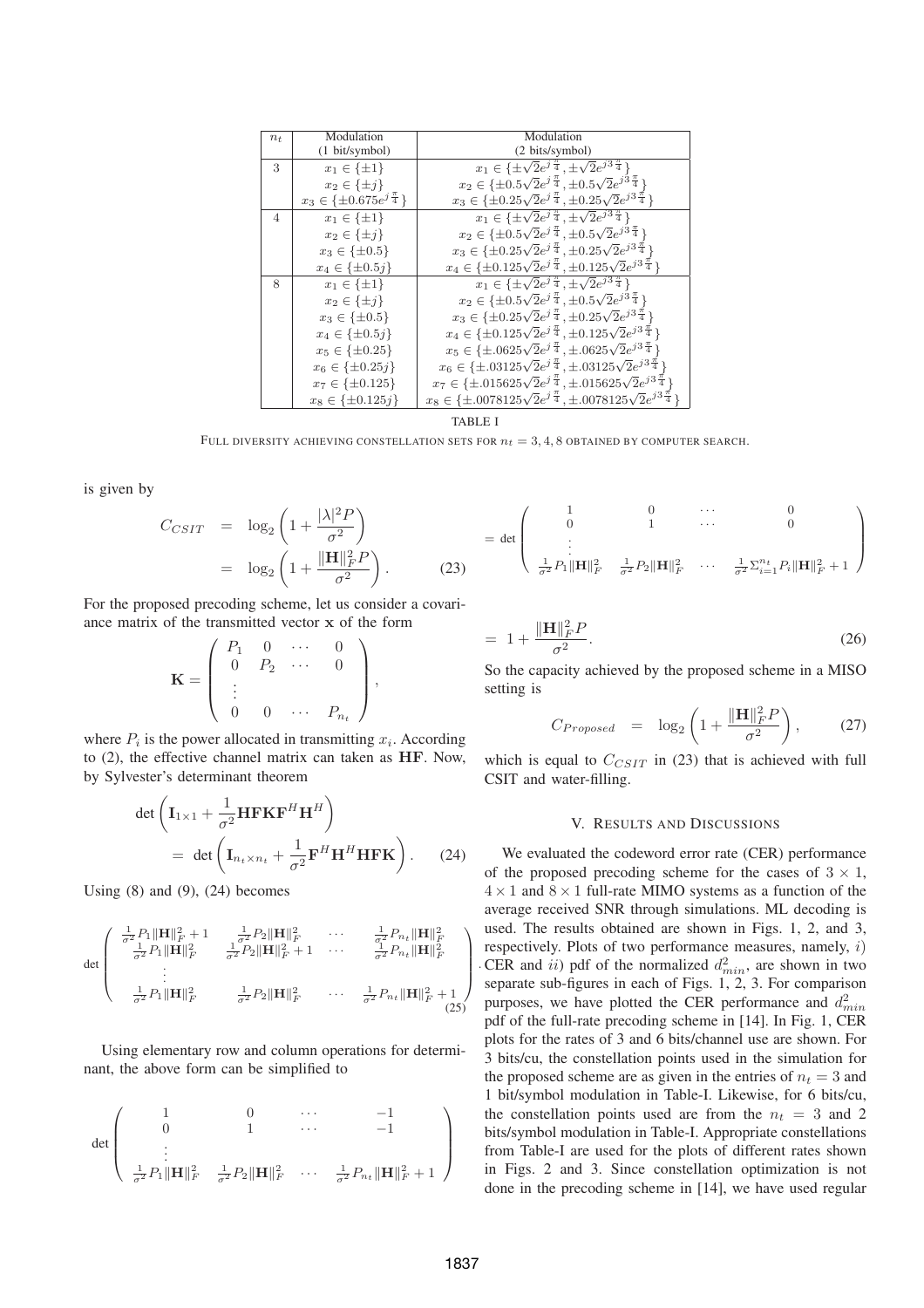

Fig. 1. Comparison of  $a$ ) CER performance and  $b$ ) pdf of the normalized  $d_{min}^2$  of the proposed precoder with that in [14] for  $3 \times 1$  MIMO system.

modulation alphabets (e.g., BPSK, 4-QAM) and matched the bits/cu in both schemes for fair comparison. For example, 6 bits/cu plot in Fig. 1 for the scheme in [14] is simulated using 4-QAM.

From the CER plots of in Figs. 1 to 3, we can see that the proposed precoding achieves better diversity orders compared to the precoding scheme in [14]. In fact, the proposed scheme achieves the full diversity of  $n_t n_r = 3, 4, 8$  in Figs. 1, 2 and 3, respectively. This can be verified by observing that pdfs of the  $d_{min}^2$  in the proposed scheme match with the theoretical  $\chi^2_{2n_t n_r}$  pdf (Chi square distribution with  $2n_t n_r$  degrees of freedom). For example, in Fig. 2, the proposed scheme's pdf matches with that of the  $\chi^2$  pdf, verifying the achievability of  $n_t n_r = 4$ th order diversity. Similar matches with Chi square distribution are observed in other figures as well. Thus, the analytical claim of full diversity of  $n_t n_r$  in the proposed precoding scheme is validated through simulations as well. It is further noted that the pdfs in the scheme in [14] do not match with those of the theoretical  $\chi^2_{2n_t n_r}$  pdfs, indicating that the scheme in [14] does not achieve full diversity. Finally, Fig. 4 shows the performance of the proposed scheme in a  $3 \times 2$  MIMO system with 3 and 6 bits/cu, where the full  $n_t n_r = 6$ th order diversity is found to be achieved.

## VI. CONCLUSION

We presented a *partial CSIT* based precoding scheme which achieved both *full diversity*  $(n_t n_r$ th diversity) as well as *full rate*  $(n_t)$  symbols per channel use) with a feedback requirement of only  $n_t - 1$  real angular parameters. The full diversity was achieved by choosing optimized constellation sets. Through analysis and simulations we established the full diversity achievability in the proposed scheme.



Fig. 2. Comparison of  $a$ ) CER performance and  $b$ ) pdf of the normalized  $d_{min}^2$  of the proposed precoder with that in [14] for  $4 \times 1$  MIMO system.



Fig. 3. Comparison of  $a$ ) CER performance and  $b$ ) pdf of the normalized  $d_{min}^{\mathfrak{D}}$  of the proposed precoder with that in [14] for  $8 \times 1$  MIMO system.

#### **REFERENCES**

- [1] A. Paulraj, R. Nabar, and D. Gore, *Introduction to Space-Time Wireless Communications*, Cambridge University Press, 2003.
- [2] H. Bolcskei, D. Gesbert, C. B. Papadias, and Alle-Jan van der Veen, Ed., *Space-Time Wireless Systems: From Array Processing to MIMO Communications,* Cambridge University Press, 2006.
- [3] D. J. Love and R. W. Heath, "Grassmannian beamforming for multipleinput multiple-output wireless systems," *IEEE Trans. Inform. Theory*, vol. 49, no. 10, pp. 2735-2747, October 2003.
- [4] K. K. Mukkavilli, A. Sabharwal, E. Erkip, and B. Aazhang, "On beamforming with finite rate feedback in multiple antenna systems," *IEEE Trans. Inf. Theory,* vol. 49, no. 10, pp. 2562-2579, October 2003.
- [5] F. Rashid-Farrokhi, K. J. R. Liu, and L. Tassiulas, "Transmit beamforming and power control for cellular wireless systems," *IEEE J. Sel. Areas Commun.,* vol. 16, no. 8, pp. 1437-1450, October 1998.
- [6] V. K. N. Lau, Y. Liu, and T. A. Chen, "On the design of MIMO block fading channels with feedback-link capacity constraint," *IEEE Trans. Commun.,* vol. 52, no. 1, pp. 62-70, January 2004.